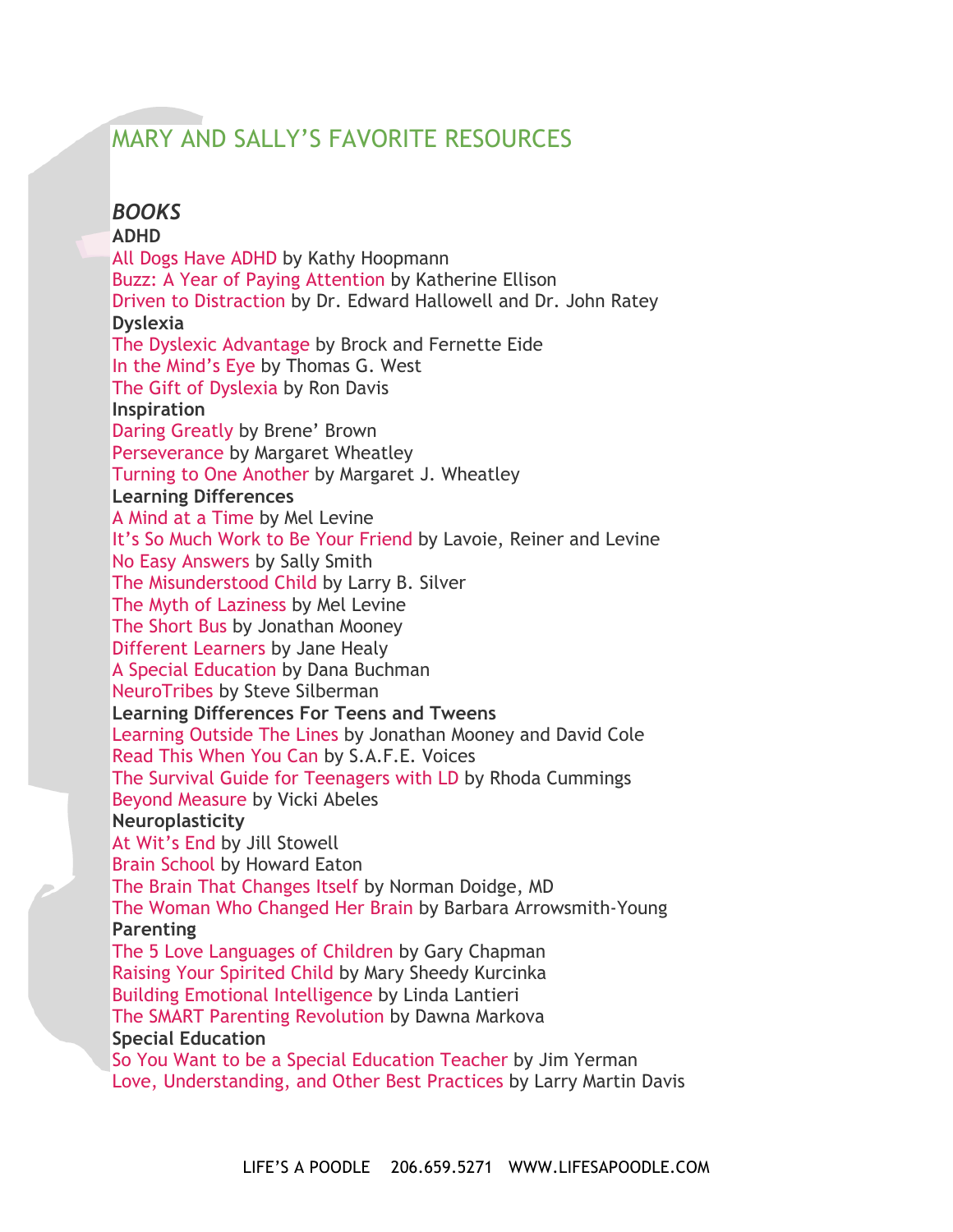# *VIDEOS*

#### Dislecksia: The Movie

Get on board with Emmy award-winning filmmaker Harvey Hubbell V and his crew as they explore the unique nature of how each of us learn.

#### Embracing Dyslexia

Luis Macias is a filmmaker and this is his personal project that came to life when he and his wife discovered their son had dyslexia, a revelation that has changed their lives for the better.

How Difficult Can This Be? The F.A.T. City Workshop, by Richard Lavoie.

This unique program allows viewers to experience the same frustration, anxiety and tension that children with learning disabilities face in their daily lives.

To order this and other Lavoie videos, click here.

#### Journey into Dyslexia – An HBO Documentary Film

This moving documentary by Academy-Award winning filmmakers, Susan and Alan Raymond, presents profiles of dyslexic students and adults who share their experiences of struggling in school and then succeeding in life.

#### The Music Within

The true story of Richard Pimentel, a brilliant public speaker with a troubled past, who returns from Vietnam severely hearing -impaired and finds a new purpose in his landmark efforts on the behalf of Americans with disabilities.

#### Race to Nowhere

*Race to Nowhere* is a documentary film examining the pressures faced by youth, teachers and parents in our achievement obsessed education system and culture. Featuring the heartbreaking stories of young people who have been pushed to the brink, educators who are burned out and worried students aren't developing the skills needed, and parents who are trying to do what's best for their kids, *Race to Nowhere* points to the silent epidemic running rampant in our schools. Click here to see a trailer.

#### read me differently

A shock of recognition in social work school leads first-time filmmaker Sarah Entine to explore how undiagnosed dyslexia and ADHD have impacted three generations in her family, starting with her own struggles. Click here to see the trailer. Steven Spielberg On His Dyslexia

Quinn Bradley (Friends of Quinn) interviews Steven Spielberg about his dyslexia.

#### Temple Grandin

*Temple Grandin* paints a picture of a young woman's perseverance and determination while struggling with the isolating challenges of autism at a time when it was still quite unknown. The acclaimed HBO film is now available on DVD.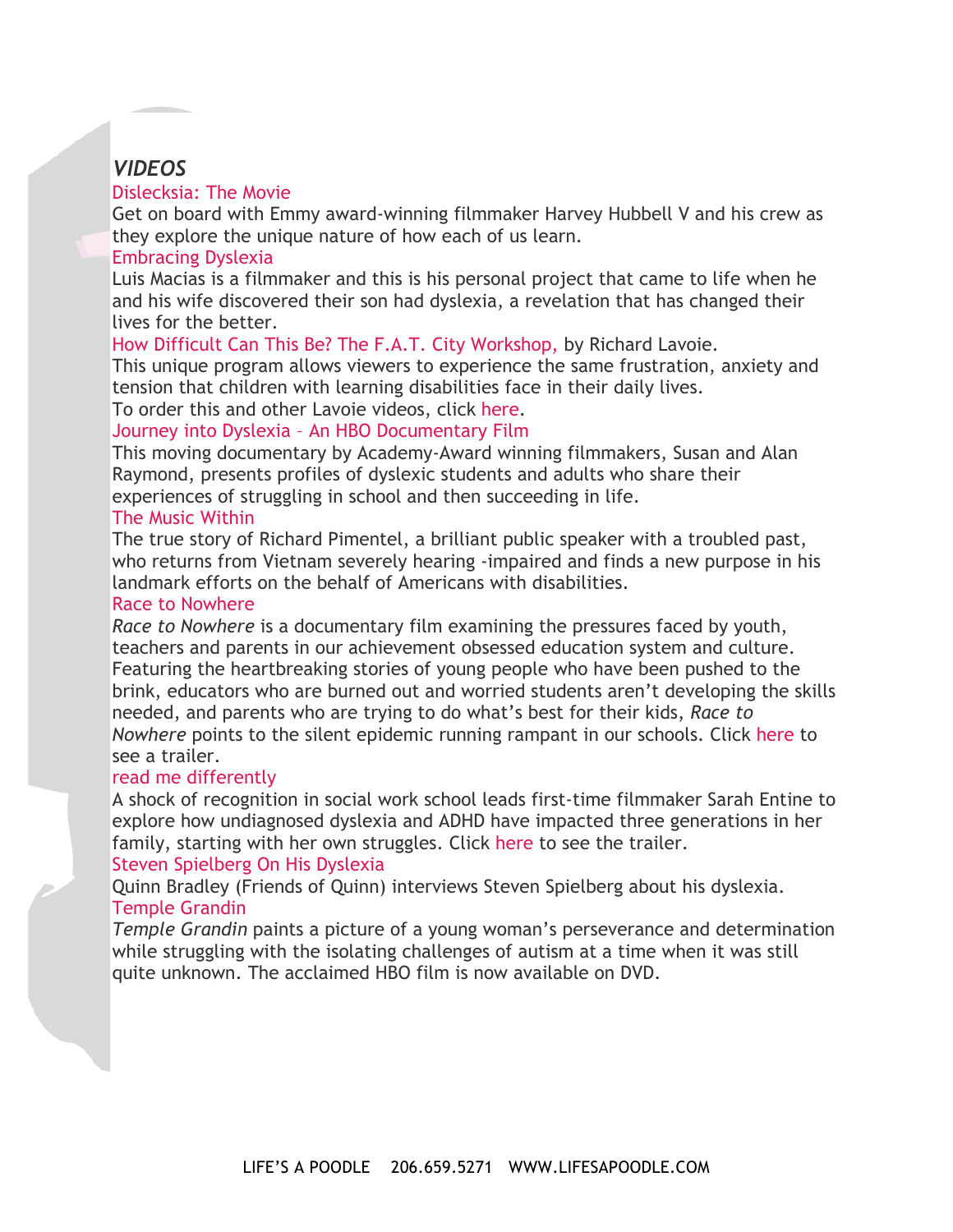# *WEB SITES AND ONLINE RESOURCES*

# The Arrowsmith Program

The Arrowsmith Program companies offer the Arrowsmith cognitive exercise program to public and private schools internationally.

Bullying Among Children and Youth with Disabilities and Special Needs

Children with learning differences are often at higher risk of being bullied than those without learning differences.

### Colleges with Programs to Support Students with Learning Differences

Almost all colleges and universities provide some level of services and/or accommodations for learning disabled students, as mandated by the Americans with Disabilities Act (ADA). The colleges and universities listed here go a step further…they offer programs, some quite comprehensive, designed to support students with learning disabilities.

#### The Dyslexic Advantage

Drs. Brock and Fernette Eide's online community for dyslexics. Their motto: "Dyslexia is an Advantage."

#### Eaton Educational Group

Based in Vancouver, BC, Eaton Educational Group includes a diverse, dynamic and progressive group of companies that include Eaton Arrowsmith School®, Magnussen School, Eaton Cognitive Improvement Centre and Eaton Educational Consulting Group. Friends of Quinn

Online community for those living with learning differences.

#### The Hawn Foundation

Featuring the Mind-Up Program anchored in current research in cognitive neuroscience, best practices in mindful education, and Social Emotional Learning (SEL).

#### Lehman Learning Solutions

Brain-based academic learning center in Seattle that offers one-to-one tutoring in a nurturing and friendly environment for clients aged 5-adult.

## Learning Disabilities Worldwide

Learning Disabilities Worldwide (LDW®) continues to be instrumental in changing the world by bringing hope and support to individuals and their families with learning disabilities (LD).

## LD Online

LD OnLine seeks to help children and adults reach their full potential by providing accurate and up-to-date information and advice about learning disabilities and ADHD. One Heart Studio

Give your child the gift of hope. Seattle artist and calligrapher, Caitlin Dundon, hand writes her beautiful script on painted wood boxes, picture frames and mirrors. Customers can select from One Heart's collection of heartfelt quotations or submit their own words and/or sayings that best describe your child. A lovely, time-honored gift that will be a visual reminder of your child's special gifts and talents.